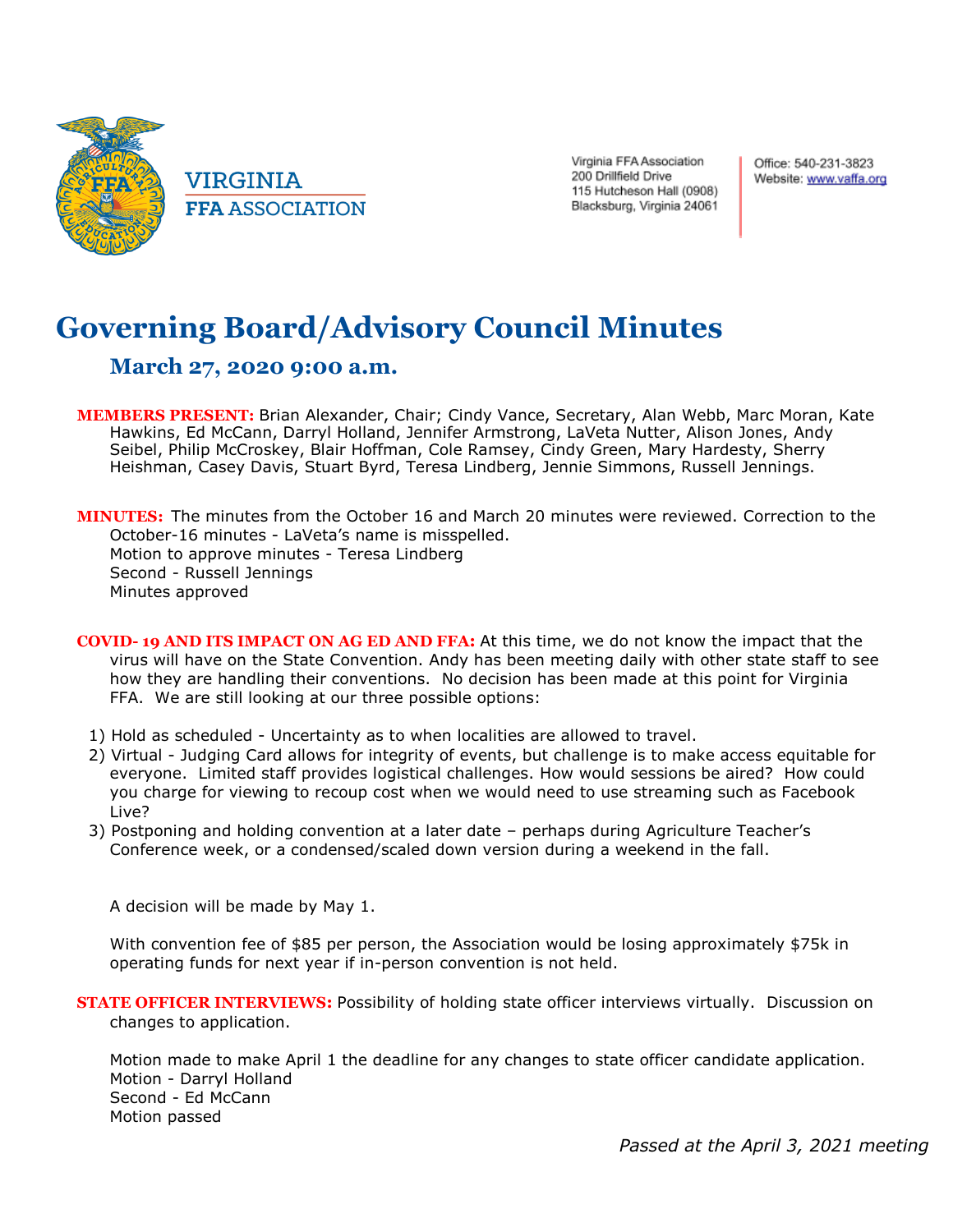**PLANT SALES:** Many schools are unsure as to how to handle spring plant sales. Decisions have not been made or expressed to teachers locally. GA uses an app that allows for online selection and scheduled pick-ups.

Cindy Green has a letter she sent to local businesses to purchase plants. Copy is included in minutes.

- **AWARD APPLICATIONS:** It was decided at the last meeting that the Chapter awards and Proficiency application deadline be moved to May 15. Andy would like to have an April 15 deadline for State Degrees so that they can get printed. He has sent out to teachers a list of those students that have started the application. Consensus was to have all State Degree Applications due April15.
- **SCHOOLS AND GRADING/COMPLETING END OF YEAR:** Discussion was held regarding local plans for the remainder of the school year. Several localities seem to have differing plans (materials provided, grades, etc.) moving forward. Many companies and organizations are providing free subscriptions and materials for teachers to use. Contact the state office if there is something needed.

**VAAE AWARDS:** Encourage teachers (especially young/new) to apply for VAAE awards.

*We will continue to meet on a weekly virtual basis. Next meeting Friday, April 3rd at 9:00 a.m.*

**Meeting adjourned: 10:18 a.m.**